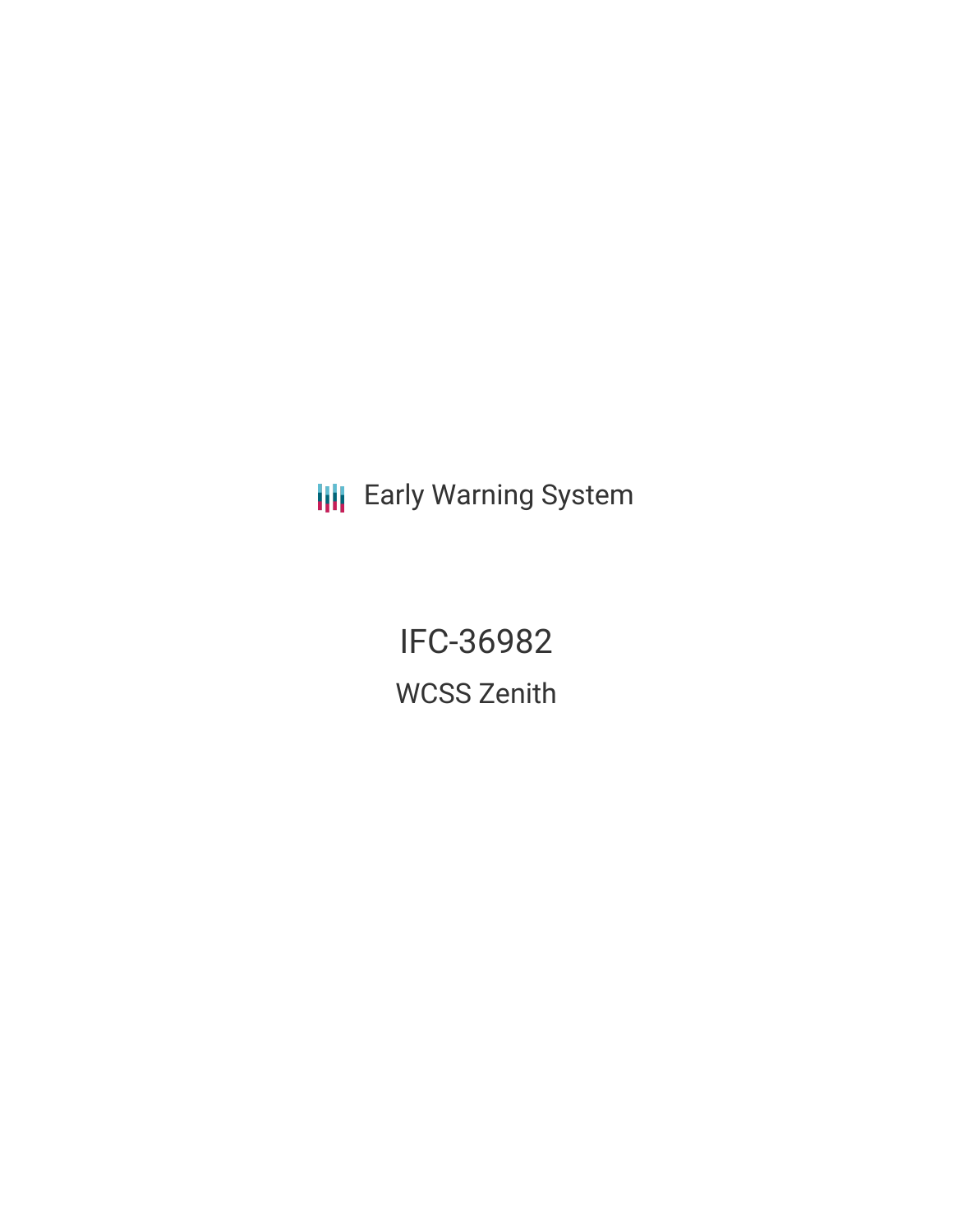# **Quick Facts**

| <b>Countries</b>               | Nigeria                                 |
|--------------------------------|-----------------------------------------|
| <b>Financial Institutions</b>  | International Finance Corporation (IFC) |
| <b>Status</b>                  | Completed                               |
| <b>Bank Risk Rating</b>        | FI                                      |
| <b>Voting Date</b>             | 2015-12-18                              |
| <b>Borrower</b>                | <b>ZENITH BANK PLC</b>                  |
| <b>Sectors</b>                 | Finance                                 |
| <b>Investment Type(s)</b>      | Loan                                    |
| <b>Investment Amount (USD)</b> | \$150.00 million                        |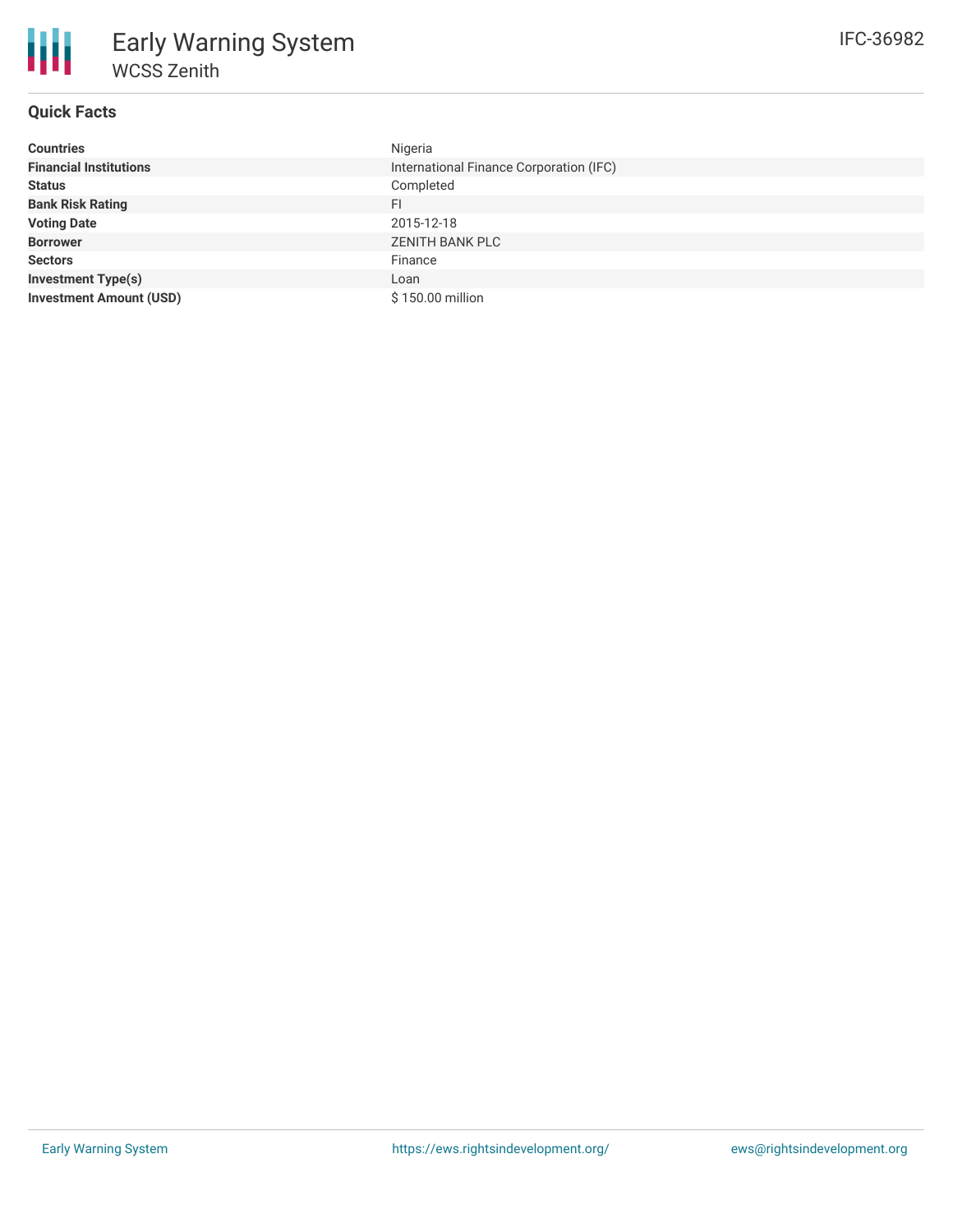

## **Project Description**

This project finances the short-term foreign exchange liquidity needs of local banks to support trade and foreign currency working capital finance needs, including a short-term liquidity facility that will support local enterprises, including small and medium-sized enterprises.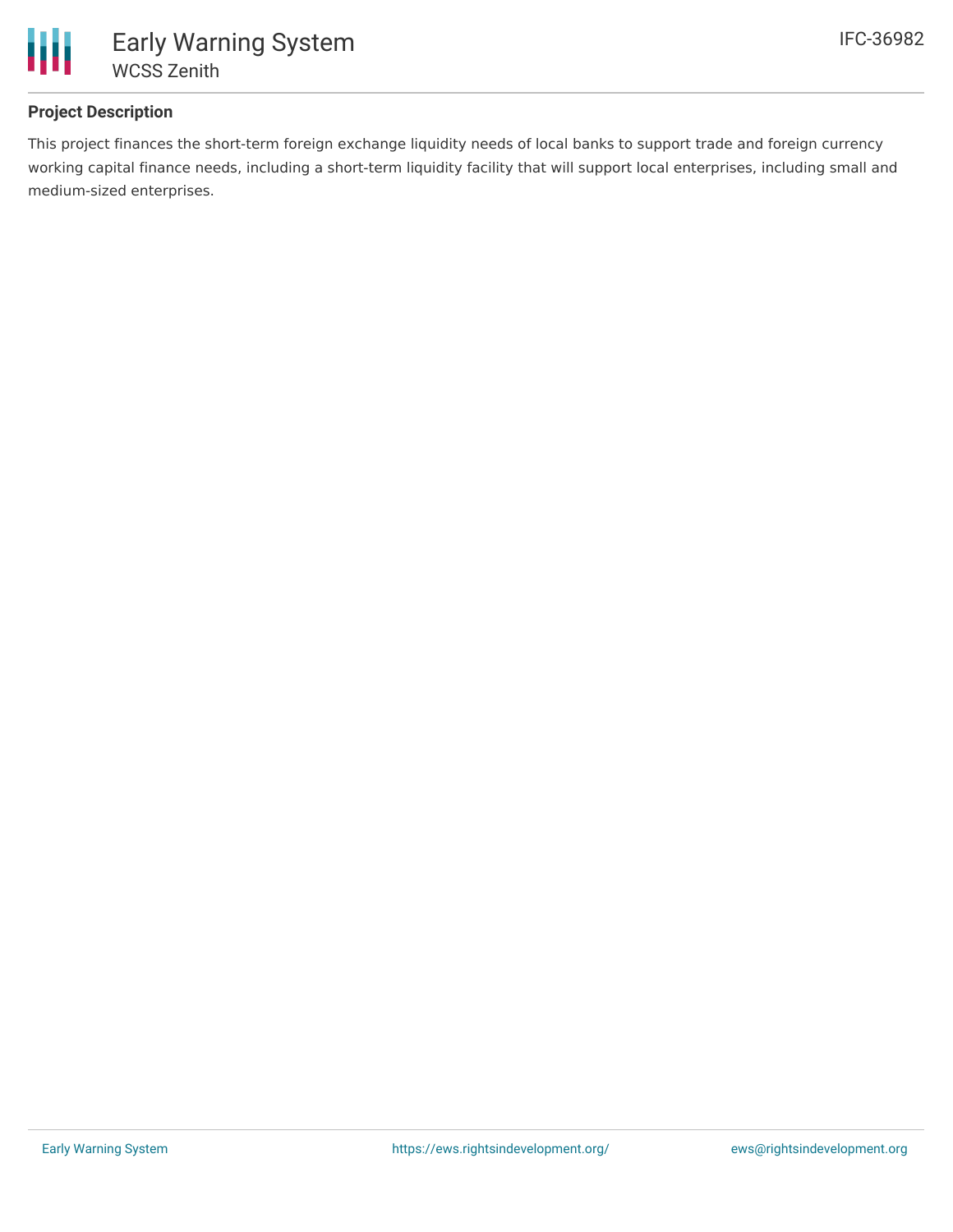#### **Investment Description**

• International Finance Corporation (IFC)

Zenith Bank PLC is a top-tier bank headquartered in Nigeria and has over 350 branches across the country. Zenith commenced operations in 1990 and became a public limited liability company in 2004, with shares listed on the Nigerian Stock Exchange. Zenith is one of Nigeria's largest banks by total assets. Zenith provides an array of commercial banking services to corporate, commercial and individual customers within and outside Nigeria. Zenith Bank is one of Nigeria's largest banks by total assets and has a market capitalization of NGN 690.7 billion. Zenith Bank has 3 shareholders holding more than 5% of the Bank's total shareholding: Mr Jim Ovia - 9.38%, Stanbic Nominees Nigeria Limited/C001 - 9.24%, Stanbic Nominees Nigeria Limited/C002 - 7.50%, and all other shareholders own less than 5%.

#### **Financial Intermediary**

Financial Intermediary: A commercial bank or financial institution that receives funds from a development bank. A financial intermediary then lends these funds to their clients (private actors) in the form of loans, bonds, guarantees and equity shares. Financial intermediaries include insurance, pension and equity funds. The direct financial relationship is between the development bank and the financial intermediary.

[Zenith](file:///actor/1000/) Bank Plc (Financial Intermediary)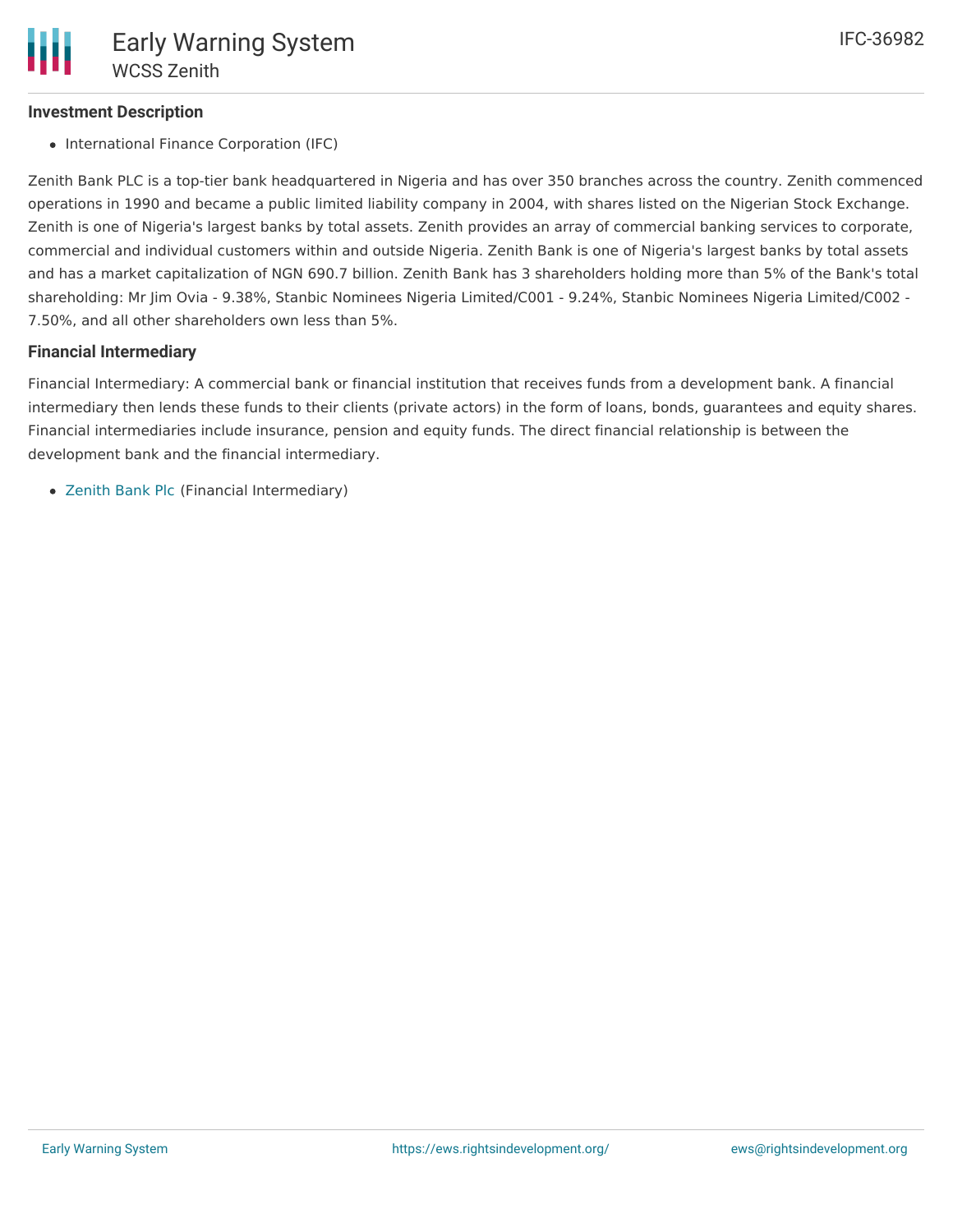

### **Private Actors Description**

Zenith Bank PLC is a top-tier bank headquartered in Nigeria and has over 350 branches across the country. Zenith commenced operations in 1990 and became a public limited liability company in 2004, with shares listed on the Nigerian Stock Exchange. Zenith is one of Nigeria's largest banks by total assets. Zenith provides an array of commercial banking services to corporate, commercial and individual customers within and outside Nigeria. Zenith Bank is one of Nigeria's largest banks by total assets and has a market capitalization of NGN 690.7 billion.